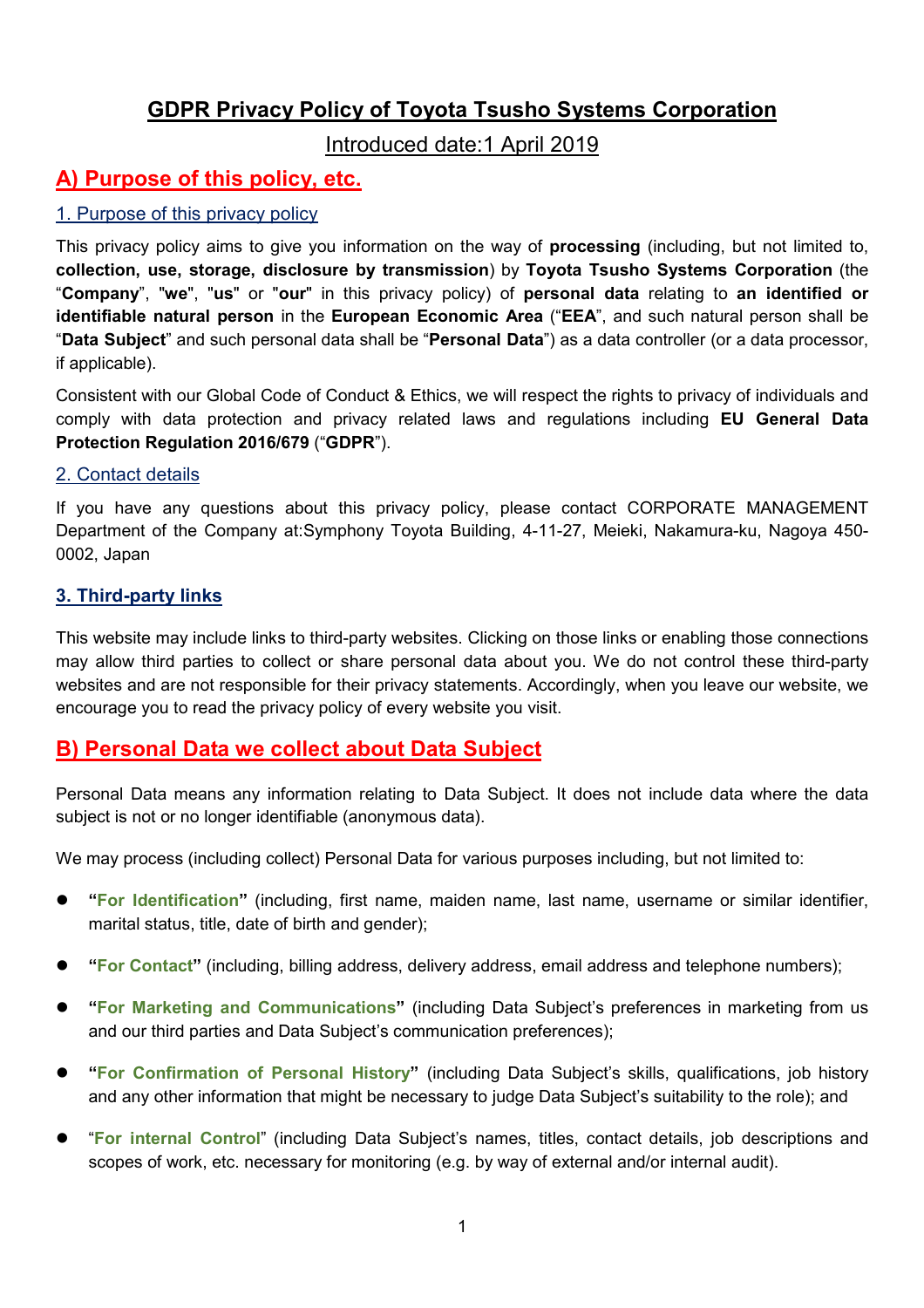Personal Data may be converted into statistical or aggregated data in such a way that Data Subject will not be identified or identifiable from it and may be used for analytical and research purposes.

# **C) How is Personal Data collected?**

We collect Personal Data including through the following ways:

**Direct collection:**

We may collect Personal Data directly from Data Subject by filling in a designated form and/or by corresponding with us by post, email or otherwise when Data Subject:

- requests information on our products or services;
- provides us with your business cards;
- gives us feedback or contact us; or
- applies to job roles and further take interview
- **Indirect collection:**

We may collect Personal Data about Data Subject from third parties (including, but not limited to, the organisation to which the Data Subject belongs) and/or public sources.

## **D) How we use Personal Data**

## **1. Legal grounds for lawful processing of Personal Data**

We will use Personal Data only when relevant laws and/or regulations (in particular, GDPR) allows us to do so.

When we process Personal Data, we will rely on at least one of the legal grounds for lawful processing (including, but not limited to the following applies):

- **"Consent" by Data Subject"** (Processing Personal Data in the case where Data Subject has given consent to such processing for one or more specific purposes);
- **"Performance of Contract"** (Processing Personal Data in the case where it is necessary for the performance of a contract to which Data Subject is a party is the contract, or for taking steps at Data Subject's request before entering into such a contract)
- **"Compliance"** (Processing Personal Data in the case where it is necessary for our compliance with a legal obligation)
- **"Legitimate Interests"** (Processing Personal Data in the case where it will be in the legitimate interest of the Company to carry out its operation and management of its business for provision of most suitable services and/or products).

Before processing Personal Data, we will assess potential impacts (both positive and negative) on Data Subject and his/her rights and further make comparison between such impacts on Data Subject and the Company's legitimate Interests. We do not use Personal Data if the adverse effect on Data Subjects and his/her rights exceeds the Company's legitimate interest. (Except for the case where we have obtained consent of Data Subject to such processing or where such processing is required or permitted by relevant laws and/or regulations).

### **2. Purposes for using Personal Data**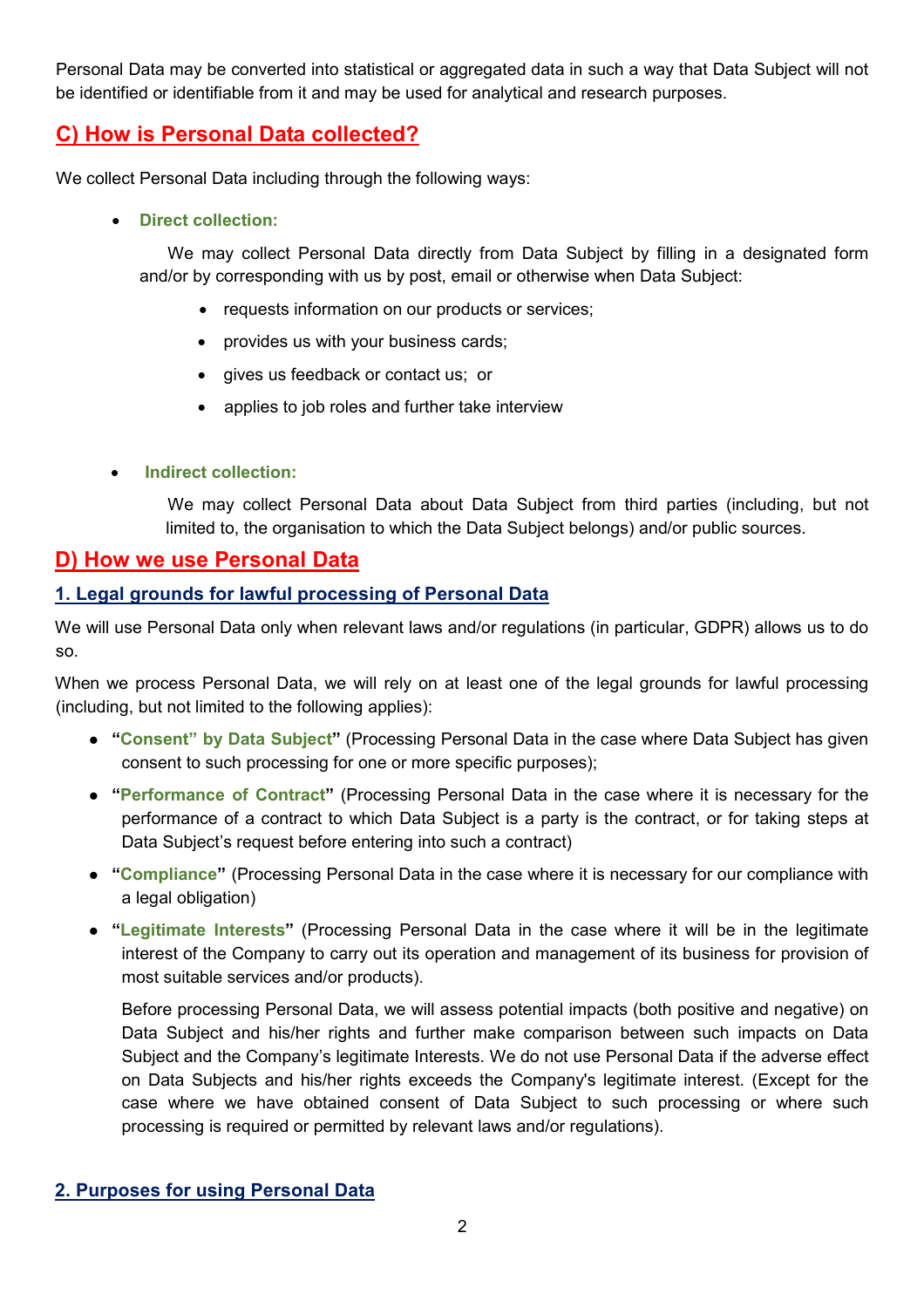We have set out below, in a table format, a description of typical (i) purposes for using Personal Data, (ii) types of Personal Data and (iii) legal grounds for lawful processing (including use) of Personal Data.

(We may process Personal Data for more than one legal ground depending on the specific purpose for using Personal Data.)

## (i) Purposes for using Personal Data (ii) Types of Personal Data (iii) Legal grounds for lawful processing

| 1. To register a new customer                                                                                                                                                                         | (a) For Identification | (a) Consent by Data Subject                                                                       |
|-------------------------------------------------------------------------------------------------------------------------------------------------------------------------------------------------------|------------------------|---------------------------------------------------------------------------------------------------|
|                                                                                                                                                                                                       | (b) For Contact        | (b) Performance of Contract                                                                       |
|                                                                                                                                                                                                       |                        | (c) Legitimate Interests                                                                          |
|                                                                                                                                                                                                       |                        | (for administration purpose)                                                                      |
| 2. To implement relating to supply of<br>goods or services including:                                                                                                                                 | (a) For Identification | (a) Consent by Data Subject                                                                       |
|                                                                                                                                                                                                       | (b) For Contact        | (b) Performance of Contract                                                                       |
| (a) placing (or receiving) order                                                                                                                                                                      |                        | (c) Legitimate Interest                                                                           |
| (b) delivery (or take delivery)                                                                                                                                                                       |                        | (for debt collection)                                                                             |
| (c) payment for fees, etc.                                                                                                                                                                            |                        |                                                                                                   |
| (d) administration of debts<br>and<br>credits                                                                                                                                                         |                        |                                                                                                   |
| 3 <sub>1</sub><br>details<br>To<br>contact<br>manage<br>including:<br>advising changes to relevant<br>(a)<br>information on the Company<br>asking for participation in a<br>(b)<br>market survey      | (a) For Identification | (a) Consent by Data Subject                                                                       |
|                                                                                                                                                                                                       | (b) For Contact        | (b) Performance of Contract                                                                       |
|                                                                                                                                                                                                       |                        | (c) Compliance                                                                                    |
|                                                                                                                                                                                                       |                        | (d) Legitimate Interest                                                                           |
|                                                                                                                                                                                                       |                        | (for updating customer's contact<br>details and for investigation on<br>products and/or services) |
| 4. To administer and protect our<br>business and this website (including<br>troubleshooting,<br>data<br>analysis,<br>maintenance,<br>testing,<br>system<br>support, reporting and hosting of<br>data) | (a) For Identification | (a) Consent by Data Subject                                                                       |
|                                                                                                                                                                                                       | (b) For Contact        | (b) Legitimate Interest                                                                           |
|                                                                                                                                                                                                       |                        | (for management and provision of<br>IT services, network security and<br>for prevention of fraud) |
|                                                                                                                                                                                                       |                        | (c) Compliance                                                                                    |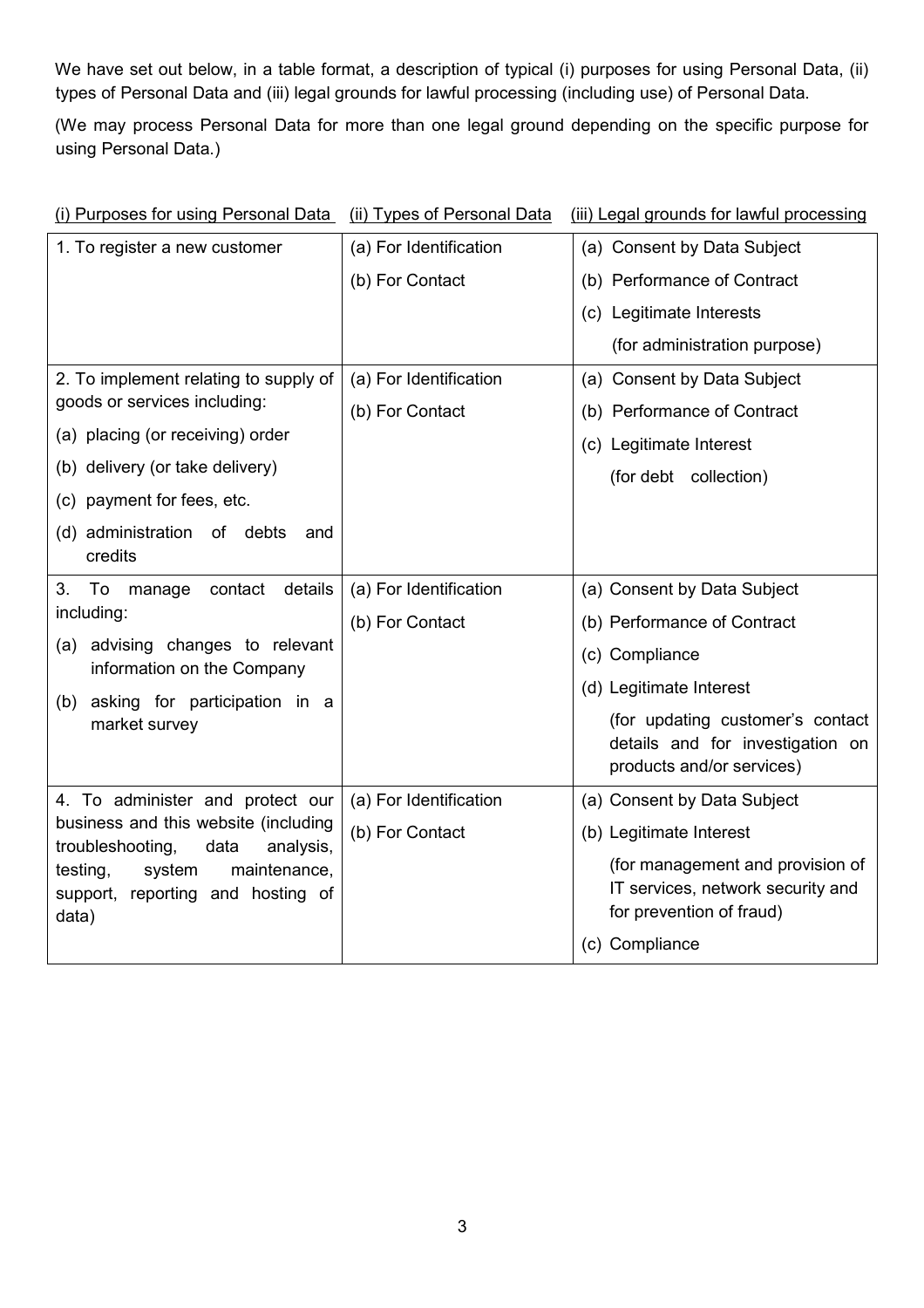| 5. To recruit new members of staff<br>(including collection, storage and<br>of Personal Data obtained<br>use<br>through job application, etc.) | (a) For Identification<br>(b) For Contacts               | (a) Consent by Data Subject<br>(b) Legitimate Interest                                                                                                     |
|------------------------------------------------------------------------------------------------------------------------------------------------|----------------------------------------------------------|------------------------------------------------------------------------------------------------------------------------------------------------------------|
|                                                                                                                                                | Confirmation<br>οf<br>(c) For<br><b>Personal History</b> | (for recruiting individuals to our<br>company and to make sure there<br>is no miss-matching of the job<br>requirement and the applicant)<br>(c) Compliance |
| 6. To conduct assessment on our<br>internal control over, and monitoring<br>(e.g. by way of external and internal<br>audit) of:                | (a) For Identification                                   | (a) Consent by Data Subject                                                                                                                                |
|                                                                                                                                                | (b) For Confirmation of                                  | (b) Compliance                                                                                                                                             |
|                                                                                                                                                | <b>Personal History</b>                                  | (c) Legitimate Interest                                                                                                                                    |
| (a) effectiveness and efficiency of<br>business operations;                                                                                    | (c) For Internal Control                                 | (for prevention<br>of fraud<br>and<br>protection<br>organisation's<br>of                                                                                   |
| (b) reliability of financial reporting;                                                                                                        |                                                          | physical<br>both<br>resources.<br>and<br>intangible)                                                                                                       |
| compliance with applicable laws<br>(C)<br>regulations relevant<br>and<br>to<br>business activities; and                                        |                                                          |                                                                                                                                                            |
| (d) safeguarding of assets.                                                                                                                    |                                                          |                                                                                                                                                            |

### **3. Change to purpose, etc.**

We will only use Personal Data for the purposes for which we collected it, unless we reasonably consider that we need to use it for another purpose and such purpose is compatible with the original purpose.

If we need to use Personal Data for a purpose apparently irrelevant to the original purpose, we will try to obtain Data Subject's consent by notifying applicable legal basis.

Notwithstanding the above, we may process Personal Data, without Data Subject's knowledge or consent, if to do so is required or permitted by relevant laws and/or regulations.

# **E) Disclosure of Personal Data**

We may disclose Personal Data to the following third parties, subject to availability of safety measure for protection of Personal Data and compliance with the relevant laws and regulations by such third parties:

- **"Internal Third Parties"**
- **"External Third Parties"**
- **"Third parties, to whom we may choose to sell and transfer out business (or vice versa) or with whom merge"**

When we ask External Third Parties to process Personal Data on our behalf, we will not allow them to use Personal Data for their own purposes. We will permit them to process Personal Data only within the scope of our instructions and applicable relevant laws and regulations.

New owner of our business will be able to process (including use) relevant Personal Data to the same extent permitted by this policy.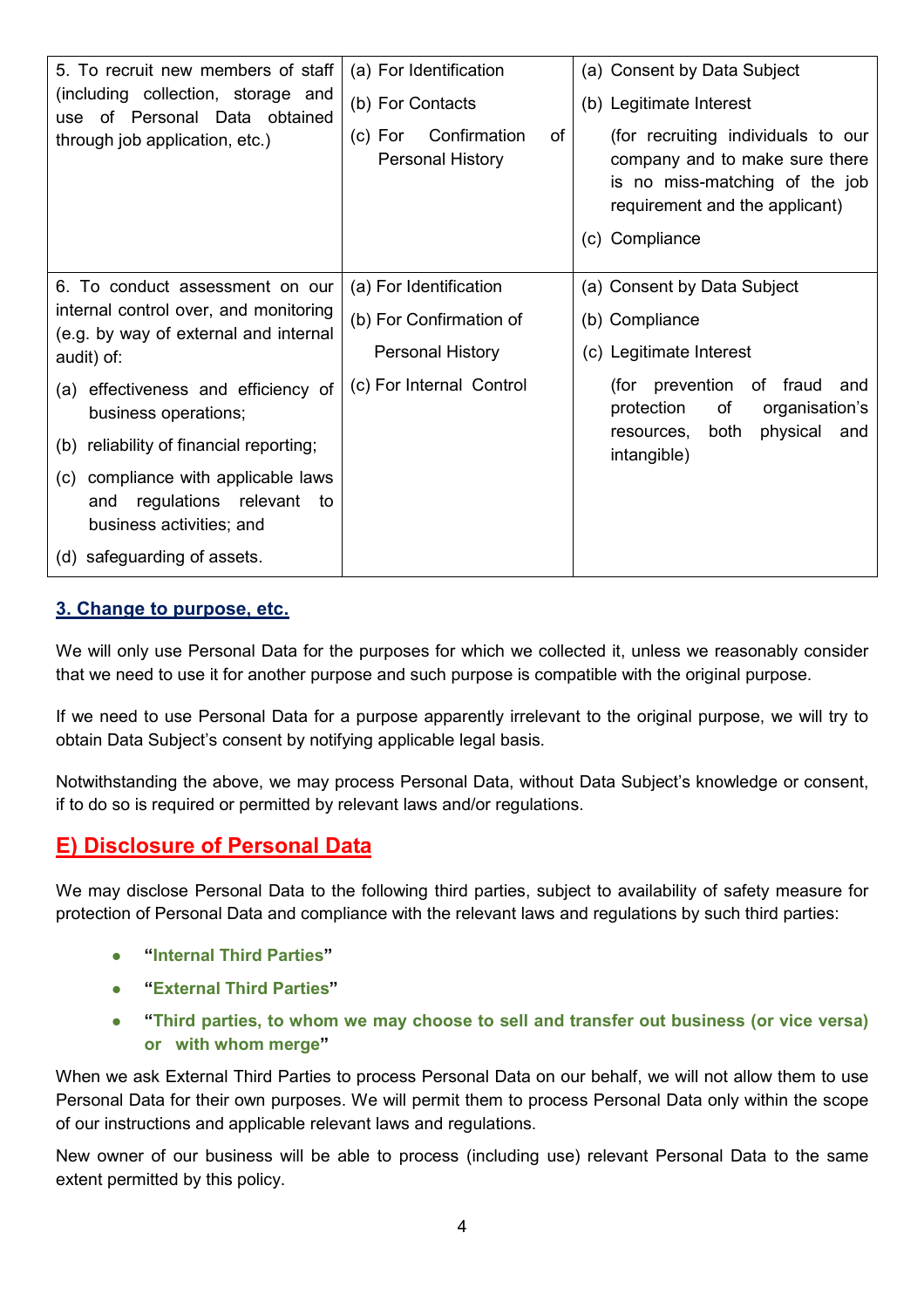#### **For the purposes of interpretation of this part**:

**"Internal Third Parties"** shall include the Company's shareholder, Toyota Tsusho Corporation, and the Company's subsidiaries and affiliates in Japan and/or other countries in which the Company holds majority of its shares or interests.

**"External Third Parties"** shall include the following third parties:

- (a) service providers of Internal Third Parties in Japan and/or any other relevant countries (acting as their commissioned processors or joint controllers, etc. of Personal Data);
- (b) professional advisers of Internal Third Parties in Japan and/or any other relevant countries (acting as their lawyers, accountants, auditors, financiers, insurers based and consultants, etc.; and
- (c) any regulator and/or authority of personal data/ information/ privacy protection in Japan and/or any other relevant countries, which has authority to require reporting of processing activities, etc. in certain circumstances.

# **F) Transfer of Personal Data from EEA to Non-EEA**

Disclosure of Personal Data mentioned in **E) (Disclosure of Personal Data)** above may include transfer of Personal Data from EEA to Non-EEA.

We transfer Personal Data from EEA to Non-EEA only if at least one of the following applies:

- (a) transfer of Personal Data from EEA to a Non-EEA country where the European Commission confirms an adequate level of protection for Personal Data;
- (b) transfer of Personal Data from EEA to a Non-EEA party to a data transfer (or, if appropriate, of processing) agreement with us, which includes standard contractual clauses designated by the European Commission (to give the same effect of protection as that of EEA); or
- (c) at least one of the derogations set out in Article 49 (Derogations for specific situations) -1) of GDPR applies.

# **G) Data security**

We limit access to Personal Data only to employees, agents, contractors and other persons who have a business need to know Personal Data of the Company and third parties mentioned in **E) (Disclosure of Personal Data)** above. They will be allowed to process Personal Data only within the scope of our instructions and be subject to a duty of confidentiality.

# **H) Retention period of Personal Data**

We will retain Personal Data only to the reasonable extent necessary to achieve the purposes for collection of the same, e.g. for satisfaction of any legal, tax, accounting or other requirements.

We may retain Personal Data for a longer period in the event of complaint by Data Subject, or, if we reasonably believe, there is a prospect of litigation with Data Subject.

To determine the appropriate retention period of Personal Data, we will consider the amount, nature and sensitivity of the Personal Data; the potential risk of harm from unauthorised use or disclosure of Personal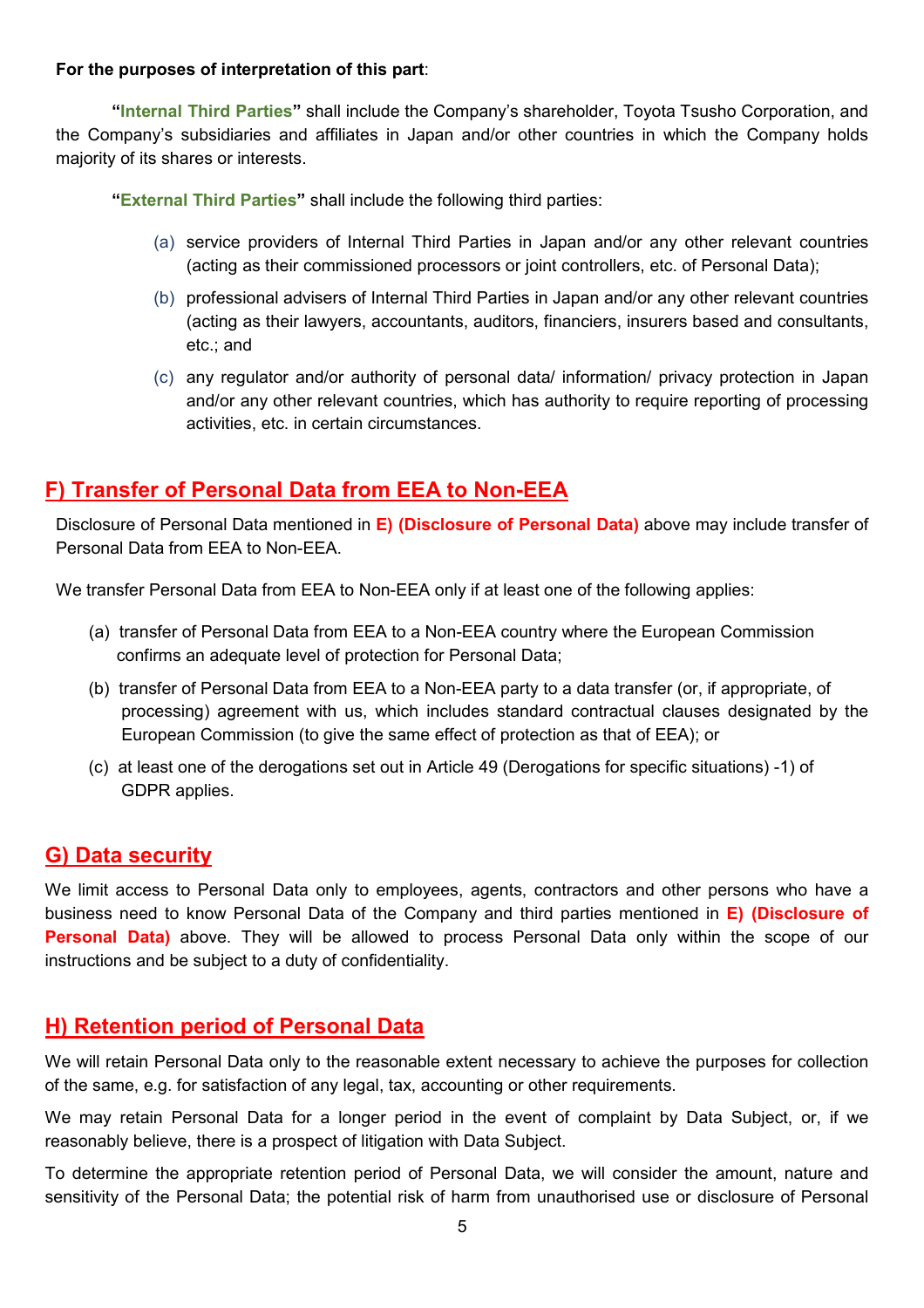Data; purposes for processing Personal Data; prospect of achieving such purposes through other means, as well as the applicable legal, tax, accounting or other requirements.

# **I) Legal rights of Data Subject**

## **1. Legal rights**

Under certain circumstances, in relation to his/her Personal Data, Data Subject may have the following rights:

- **(a) to request access** to Personal Data**:** (This enables relevant Data Subject to receive a copy of his/her Personal Data hold by us and to check the status of lawful processing of such Personal Data.)
- **(b) to request correction** of Personal Data**:** (This enables relevant Data Subject to correct incomplete or inaccurate relevant Personal Data, though we may need to verify the accuracy of new data provided to us.)
- **(c) to request deletion** of Personal Data**:** (This enables relevant Data Subject to ask us to delete relevant Personal Data if there is no good reason for us continuing to process it. However, we may not always be able to comply with Data Subject's request to delete his/her Personal Data for specific legal reasons.)
- **(d) to object to inappropriate processing** of Personal Data**:** (This enables relevant Data Subject to have an opportunity to check whether processing of relevant Personal Data is appropriate.)
- **(e) to request restriction on processing** of Personal Data**:** (This enables relevant Data Subject to ask us to suspend the processing of his/her Personal Data in the following scenarios:
	- (i) if relevant Data Subject wants to confirm the accuracy of his/her Personal Data.

(ii) if relevant Data Subject wants to confirm the legal grounds for lawful processing of his/her Personal Data.

- **(f) to request the transfer** of Personal Data **to relevant Data Subject** (**or to a third party designated by him/her**)**:**
- **(g) to withdraw consent** by Data Subject to process Personal Data**:** (This will not affect the lawfulness of any processing carried out before such withdraw. If Data Subject withdraws his/her consent, we may not be able to provide certain products or services to him/her. We will advise him/her if this is the case at the time of such withdrawal by Data Subject.)

Data Subject has the right to make a complaint to relevant supervisory authority in charge of data protection issues having competent jurisdiction. However, we would appreciate if Data Subject could give us chance to deal with Data Subject's concerns in the first instance before Data Subject approaching such supervisory authority.

### **2. Cost, etc.**

Basically, Data Subject does not have to pay any cost for exercising any of said rights.

However, we may ask Data Subject to bear reasonable cost if his/her request is clearly unfounded, repetitive or excessive. Alternatively, we may refuse to respond to Data Subject's request in these circumstances.